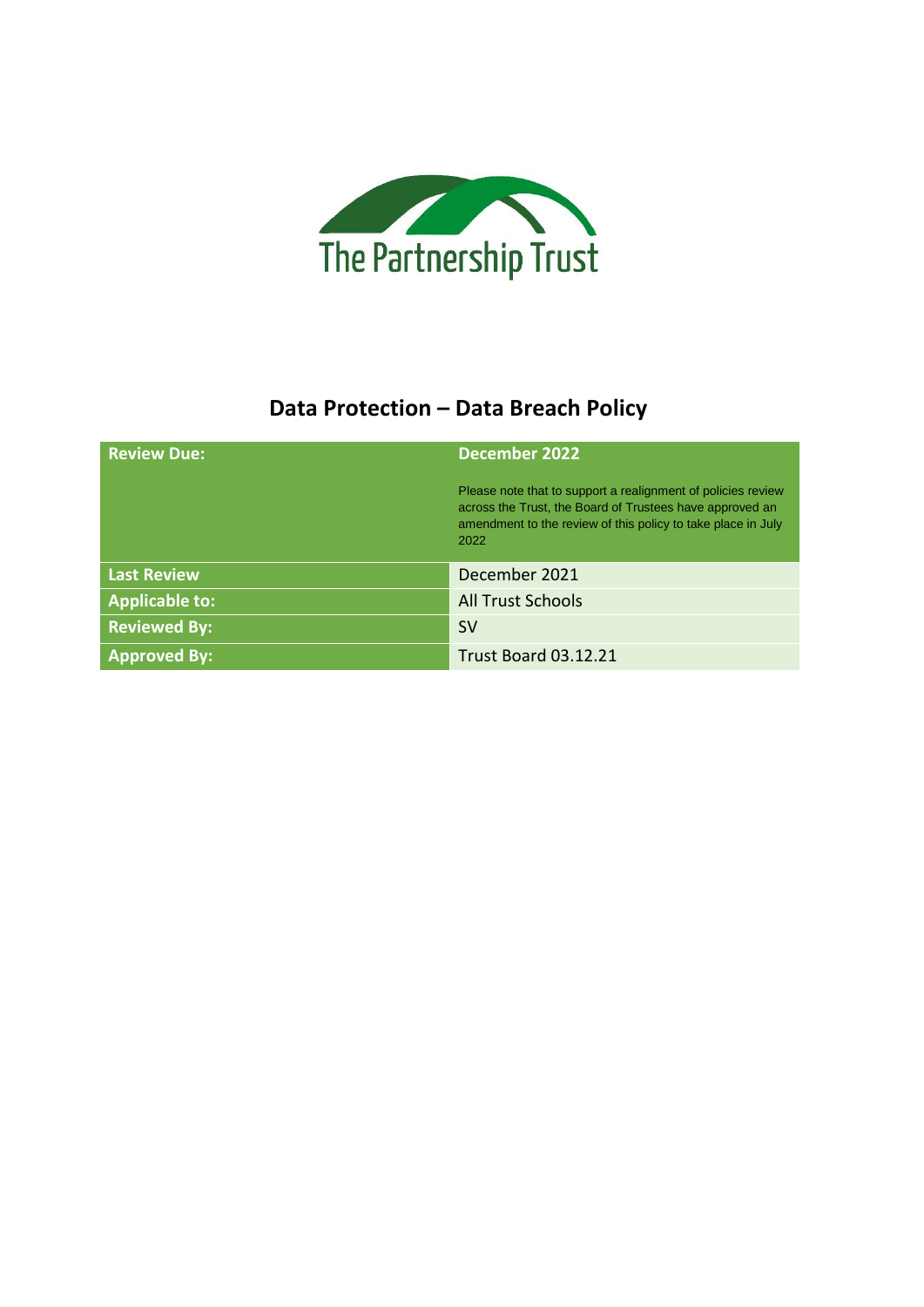#### **1. Introduction**

The Partnership Trust **('the Trust')** issues this policy to meet the requirements incumbent upon them under the Data Protection Act 2018 for the handling of personal data in its role as a data controller, such personal data is a valuable asset and needs to be suitably protected.

Appropriate measures are implemented to protect personal data from incidents (either deliberately or accidently) to avoid a data protection breach that could compromise security.

A data breach is defined as the compromise of information's confidentiality, integrity, or availability which may result in harm to individual(s), reputational damage, detrimental effect on service provision, legislative non-compliance, and/or financial costs.

#### **2. Scope**

This policy applies to:

- All employees of The Partnership Trust
- All contract, agency and temporary staff, volunteers of the Trust and schools within it
- All employees of partner organisations working for The Partnership Trust

#### **3. Data Breaches**

For the purposes of this policy data breaches will include both suspected and confirmed incidents.

An incident can include, but is not limited to:

- Loss or theft of confidential or sensitive data or equipment on which such data is stored *(e.g. loss of laptop, USB stick, iPad/tablet device, paper record, or access badge)*
- Equipment failure
- Unauthorised use of, access to or modification of data or information systems
- Attempts (failed or successful) to gain unauthorised access to information or IT system(s)
- Unauthorised disclosure of sensitive / confidential data *(e.g. login details, emails to the wrong recipient, not using BCC, post to the wrong address)*
- Website defacement
- Hacking attack
- Unforeseen circumstances such as a fire or flood
- Human error
- Breaches of policy such as
	- o Server Room door left open
	- o Filing cabinets left unlocked
	- $\circ$  Temporary loss / misplacement of confidential or sensitive data or equipment on which such data is stored *(e.g. loss of laptop, USB stick, iPad/tablet device, paper record, or access badge)*

Near misses can include, but are not limited to, scenarios such as emails sent to the wrong recipient where a non-delivery report bounces back.

#### **4. Reporting**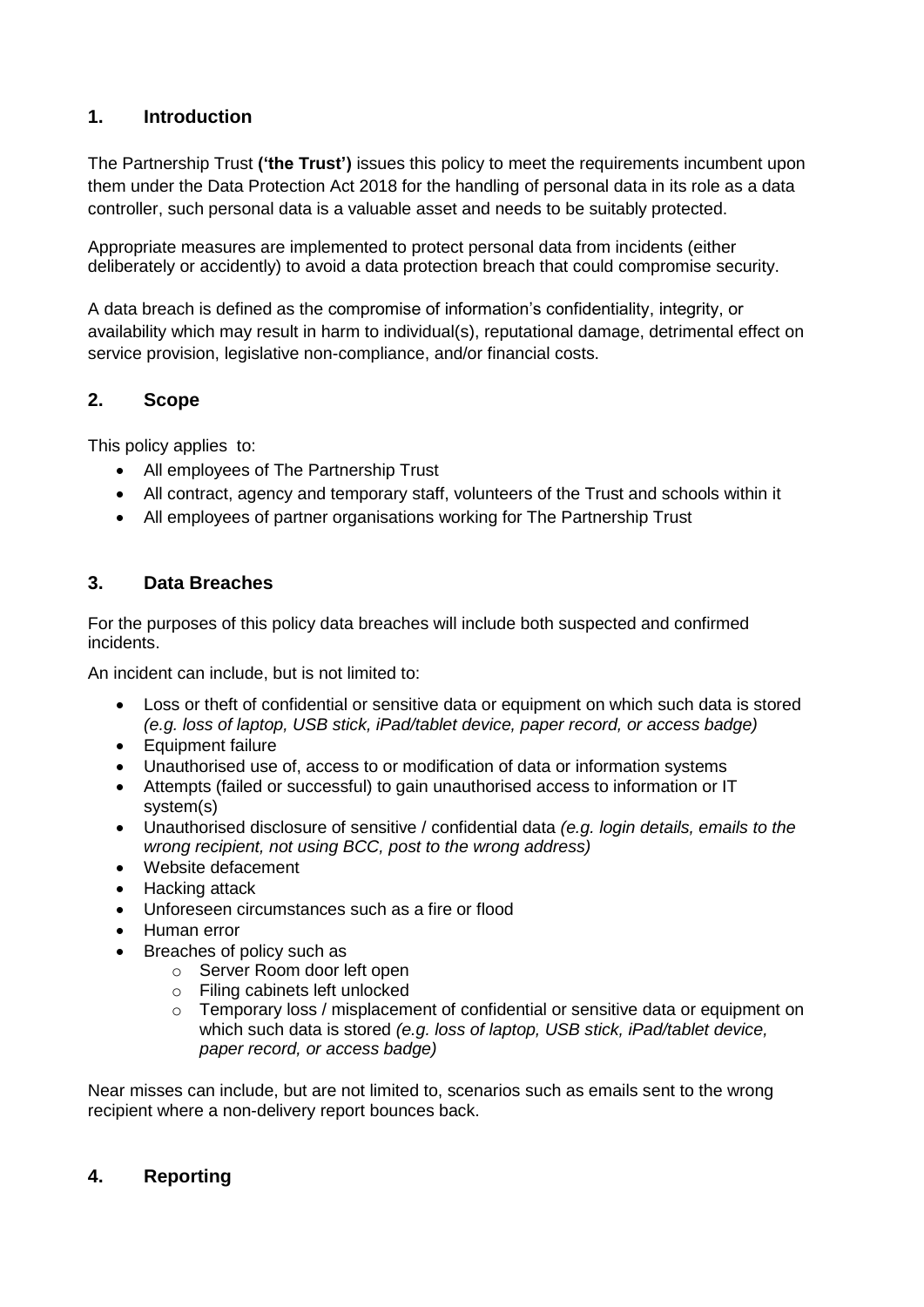The quick response to a suspected or actual data breach is key. All consumers in scope of this policy have a responsibility to report a suspected or actual data breach. If this is discovered or occurs out of hours then this should be reported as soon as practically possible. This should be done through the completion of the reporting form in [Appendix 1,](#page-4-0) which is sent to the Headteacher who will contact the Trust Business Director who will liaise with its Data Protection Officer (i-west).

#### **5. Security Incident Management (SIM)**

The Headteacher, supported by the Trust Business Director, shall complete the following phases of SIM (which are detailed in [Appendix 2\)](#page-5-0) with advice from its Data Protection Officer:

- **a) Preparation** the organisation will understand its environment and be able to access the necessary resources in times of incidents. It will also ensure its staff are aware of how to identify and report breaches
- **b) Identification** the organisation will determine whether there has been a breach, or a near miss, it will also assess the scope of the breach, and the sensitivity on a risk basis.
- **c) Containment & Eradication** the organisation will take immediate appropriate steps to minimise the effect of the breach. It will establish whether there is anything that can be done to recover any losses and limit the damage the breach could cause, and will establish who may need to be notified as part of the initial containment and will inform the police and other enforcement bodies where appropriate.
- **d) Recovery** the organisation will determine the suitable course of action to be taken to ensure a resolution to the incident. This may include re-establishing systems to normal operations, possibly via reinstall or restore from backup.
- **e) Wrap Up / Learning from Experience (LfE)** an assessment will be made on the likely distress on any affected data subjects. This will then form the decision on whether to report this to the regulator (ICO) which must be reported within 72 hours, and to the affected data subjects which must be done without undue delay. The organisation's Communications / Press Team may also be notified to handle any queries and release statements.

A review of existing controls will be undertaken to determine their adequacy, and whether any corrective action should be taken to minimise the risk of similar incidents occurring. The review will consider:

- Whether policy controls are sufficient
- Whether training and awareness can be amended and/or improved
- Where and how personal data is held and where and how it is stored
- Where the biggest risks are apparent and any additional mitigations
- Whether methods of transmission are secure
- Whether any data sharing is necessary

If necessary a report recommending any changes to systems, policies and procedures will be considered by the CEO and recommended to the Board of Trustees. This will include the decision on whether to report to the regulator and affected data subjects.

Phases (b) to (e) will form part of the investigation process. This process should commence immediately and wherever possible within 24 hours of the breach being discovered or reported.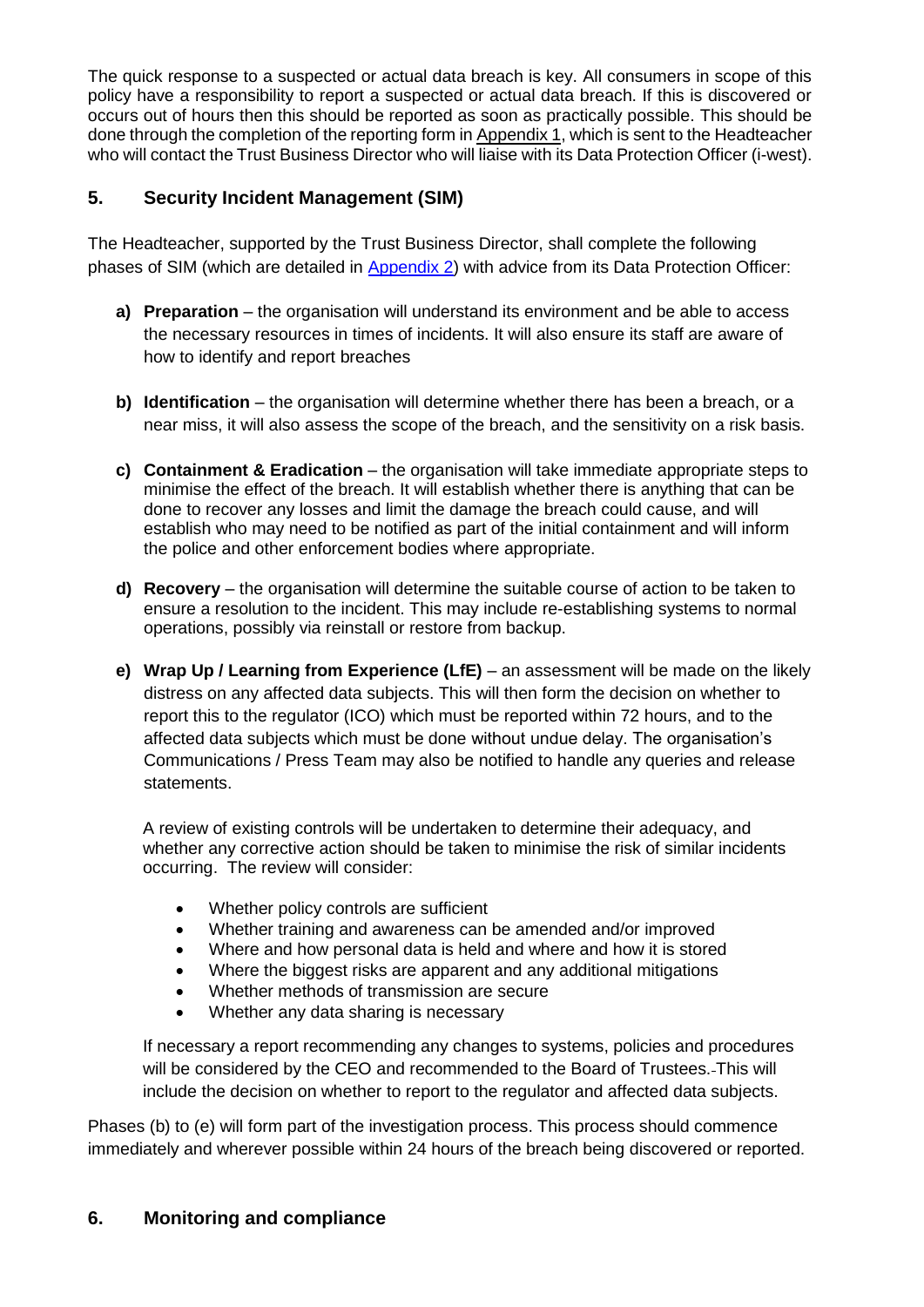Compliance with this policy shall be monitored through a review process. This will be agreed with the Data Protection Officer, and compliance will be reported to the CEO who in turn will report to the Board of Trustees.

Should it be found that this policy has not been complied with, or if an intentional breach of the policy has taken place, the organisation, in consultation with senior management, shall have full authority to take the immediate steps considered necessary, including disciplinary action.

#### **Review this Policy annually or upon change of Data Protection Officer or Change of Legislation**

| <b>Date</b>      | <b>Changes made</b>                                                                                                                                |
|------------------|----------------------------------------------------------------------------------------------------------------------------------------------------|
| November<br>2020 | Policy redrafted in line with iwest model policy. Adopted by the Board of<br>Trustees on 3 December 2020                                           |
| December<br>2021 | Policy redrafted in line with iwest model policy, no material changes,<br>only change relating to change of Trust name to The Partnership<br>Trust |
|                  |                                                                                                                                                    |

#### **Document Change History**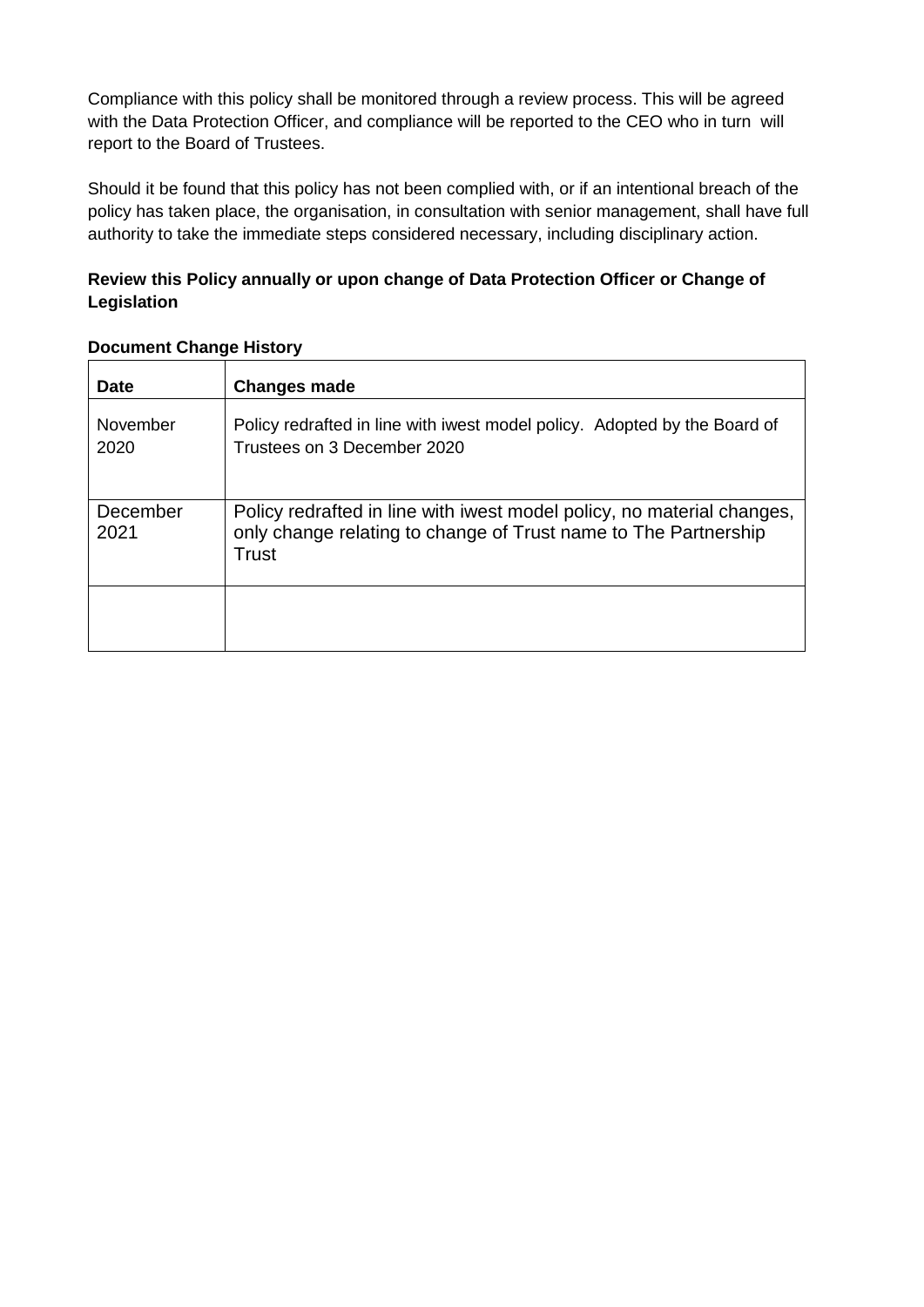# **Appendix 1 – Data Incident Reporting Form**

<span id="page-4-0"></span>

| 1. About the incident                                                                                                                                      |                                                                                                                          |
|------------------------------------------------------------------------------------------------------------------------------------------------------------|--------------------------------------------------------------------------------------------------------------------------|
| Date and time of incident                                                                                                                                  |                                                                                                                          |
| Where did the incident occur?                                                                                                                              |                                                                                                                          |
| Date (and time where possible) of<br>notification to the organisation                                                                                      | If there was any delay in reporting the incident, please<br>explain why this was                                         |
| Who notified us of the incident?                                                                                                                           |                                                                                                                          |
| Describe the incident in as much<br>detail as possible, including dates,<br>what happened, when, how and<br>why?                                           | Include names of staff and data subject(s). Identifying<br>information will be anonymised for any reporting<br>purposes. |
| 2. Recovery of the data                                                                                                                                    |                                                                                                                          |
| What have you done to contain the<br>incident?                                                                                                             | eg limiting the initial damage, notifying the police of<br>theft, providing support to affected data subjects            |
| Please provide details of how you<br>have recovered or attempted to<br>recover the data, and when                                                          | Consider collecting the lost data, rather than relying on<br>an unintended recipient to dispose of it                    |
| 3. About the affected people (the data subjects)                                                                                                           |                                                                                                                          |
| How many individuals' data has<br>been disclosed?                                                                                                          |                                                                                                                          |
| Are the affected individuals aware<br>of the incident, and if so, what was<br>their reaction?                                                              |                                                                                                                          |
| When and how were they made<br>aware / informed?                                                                                                           |                                                                                                                          |
| Have any of the affected individuals<br>made a complaint about the<br>incident?                                                                            |                                                                                                                          |
| Are there any potential<br>consequences and / or adverse<br>effects on the individuals? What<br>steps have been taken / planned to<br>mitigate the effect? |                                                                                                                          |
| Your name and contact details:                                                                                                                             |                                                                                                                          |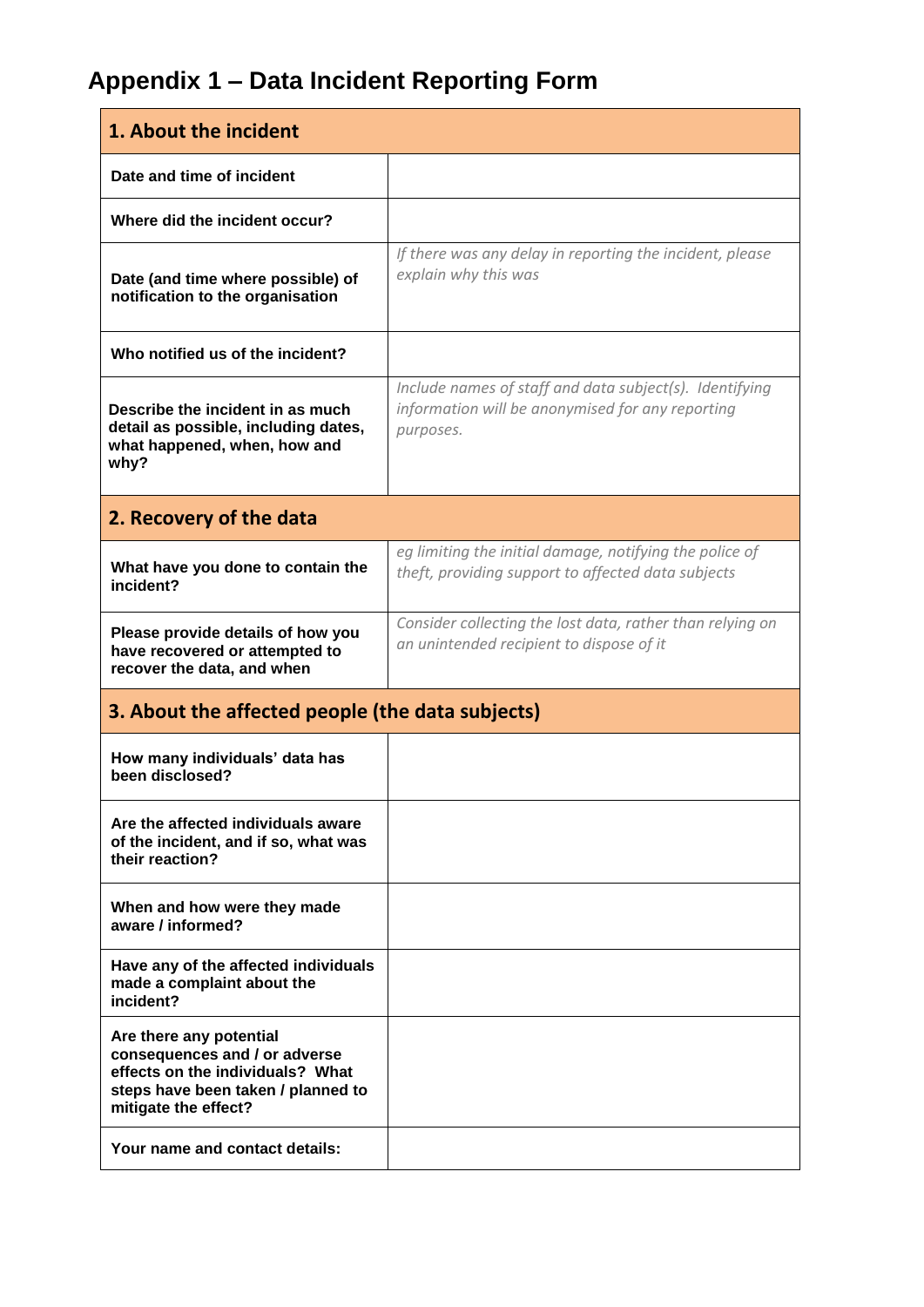## <span id="page-5-0"></span>**Appendix 2 - Security Incident Management (SIM): Record of work**

This document provides the documented evidence and audit trail of a reported information security incident. It is designed to operate alongside the organisation's Data Protection Policy, and Data Breach Policy.

This form is to be completed by the Incident Handler(s) in the organisation.

The incident may require additional input and support from the Trust's Data Protection Officer, ICT, and potentially other specialist bodies (e.g. National Cyber Security Centre – NCSC)

| <b>Incident No:</b>                       |  |
|-------------------------------------------|--|
| Severity (H, M, L):                       |  |
| <b>Basis for initial severity rating:</b> |  |
| <b>Incident Handler(s):</b>               |  |
| Date reported to organisation:            |  |
| By whom:                                  |  |
| Date reported to Incident handler:        |  |
| By whom:                                  |  |
| Date incident occurred:                   |  |
| <b>Senior Management notified (date):</b> |  |

| Summary of breach: |  |
|--------------------|--|
|                    |  |

| <b>Incident Response Phase</b>                                                                                                                                 | <b>Evidence/Actions Taken</b>                                                                                                                                                                                                                                                                                                                                                                                                                                              |
|----------------------------------------------------------------------------------------------------------------------------------------------------------------|----------------------------------------------------------------------------------------------------------------------------------------------------------------------------------------------------------------------------------------------------------------------------------------------------------------------------------------------------------------------------------------------------------------------------------------------------------------------------|
| 1. Preparation<br>Gather and learn the necessary tools,<br>become familiar with your environment                                                               | Necessary staff trained on incident handling and<br>$\bullet$<br>incident response<br>Policy, Procedures & Guidance (link to org policies)<br>Network Diagrams are held by ICT<br>The Record of Processing Activities (RoPA) will<br>provide details of data, owners, custodians, and<br>third parties - link to the RoPA<br>ICT also record event logs and hold logs on other<br>٠<br>systems (e.g. emails, firewalls etc)<br>Key contacts:<br><b>Insert key contacts</b> |
| 2. Identification                                                                                                                                              |                                                                                                                                                                                                                                                                                                                                                                                                                                                                            |
| Detect the incident $-$ Is it an incident<br>(breach of policy), a near miss, or a data<br>breach? Determine its scope, and<br>involve the appropriate parties |                                                                                                                                                                                                                                                                                                                                                                                                                                                                            |
| 3. Containment<br>Contain the incident to minimize its<br>effect on other IT resources                                                                         |                                                                                                                                                                                                                                                                                                                                                                                                                                                                            |
| 4. Eradication                                                                                                                                                 |                                                                                                                                                                                                                                                                                                                                                                                                                                                                            |
| Eliminate the affected elements<br>e.g. remove the malware and scan for<br>anything remaining                                                                  |                                                                                                                                                                                                                                                                                                                                                                                                                                                                            |
| 5. Recovery                                                                                                                                                    |                                                                                                                                                                                                                                                                                                                                                                                                                                                                            |